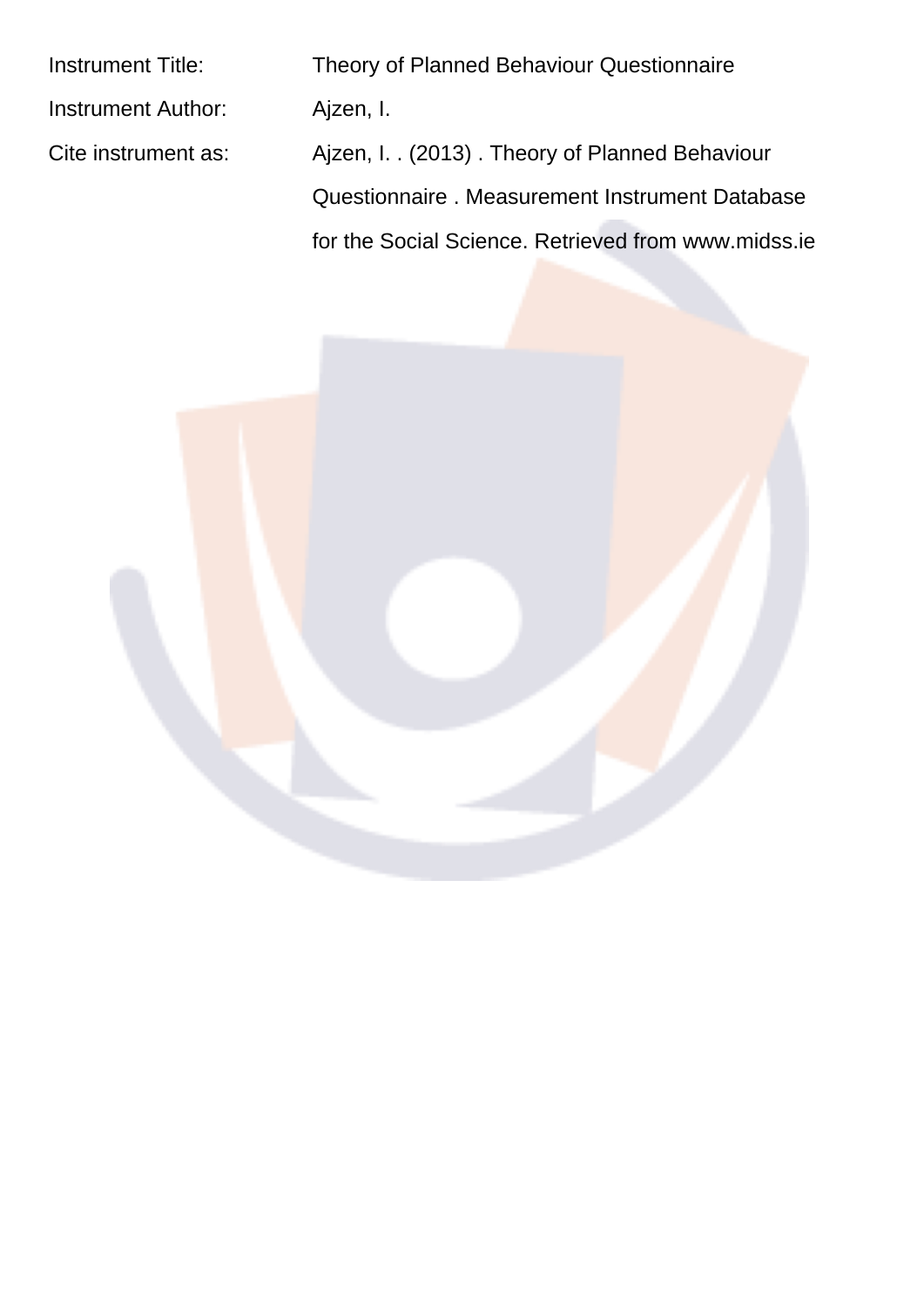# **Sample TpB Questionnaire**

There is no standard TpB questionnaire. This sample questionnaire is for illustrative purposes only. Also, most published articles contain information about the questionnaire used, but the items shown in this sample questionnaire or employed in prior research may not be appropriate for your behavior, population, or time period. Formative research is therefore required to construct a questionnaire suitable for the behavior and population of interest. If beliefs are to be assessed, they must be elicited anew from a representative sample of the research population. Similarly, items designed to directly assess the theory's constructs must be validated prior to construction of the final questionnaire.

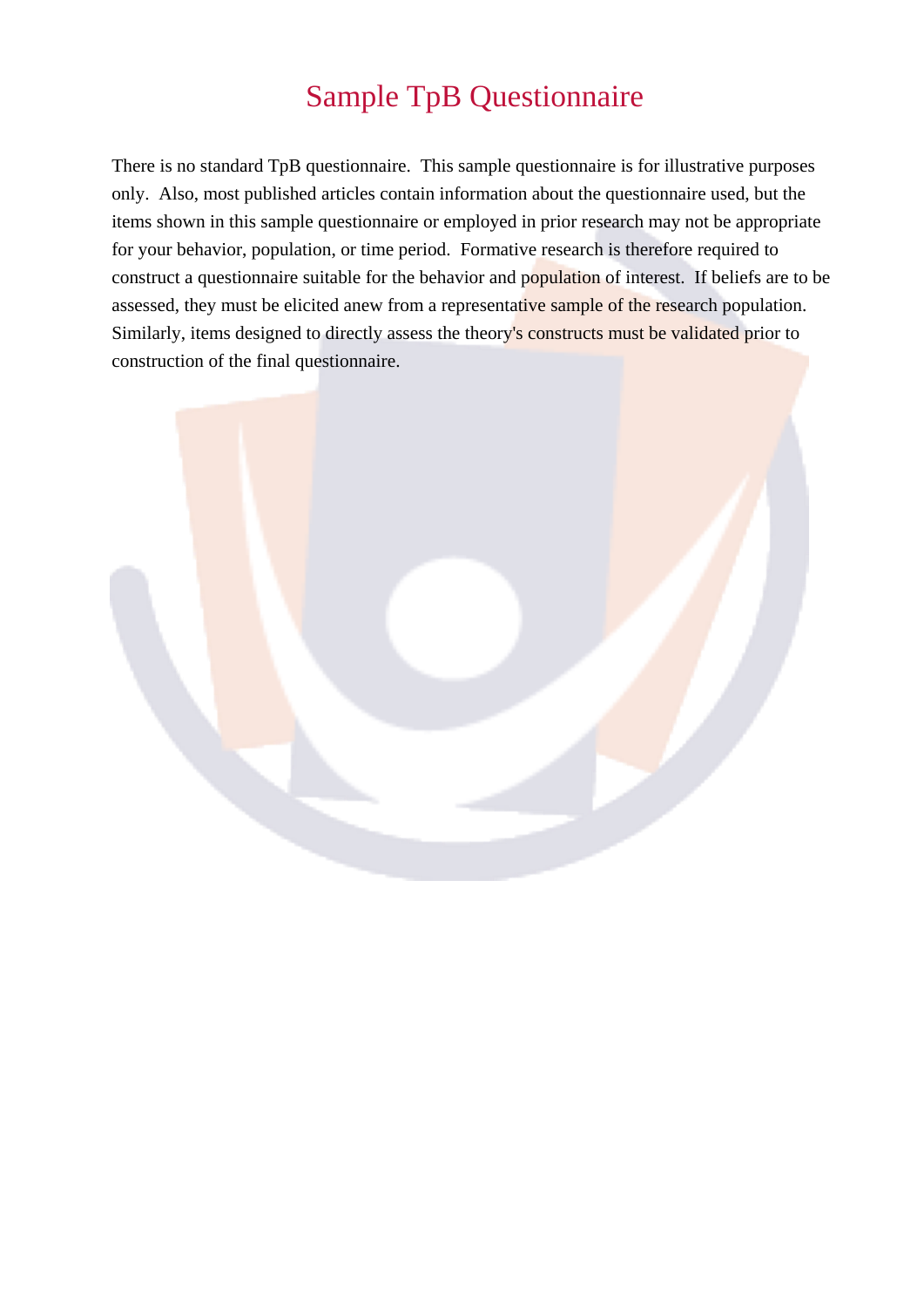**Class Attendance Survey** 

Course Number:

## **Class Attendance: Opinion Survey**

As you know, class attendance at UMass varies widely. Some students attend all their classes while others miss many class meetings. The present survey is part of an investigation that tries to discover some of the reasons why students attend or fail to attend class meetings. Specifically, we are interested in your personal opinions regarding regular class attendance. By regular class attendance we mean being present at all lecture and discussion section meetings, except in cases of serious illness or other emergencies. Please read each question carefully and answer it to the best of your ability. There are no correct or incorrect responses; we are merely interested in your personal point of view.

Please enter the date, the course number, and your name in the designated spaces above. Your name is needed for follow-up surveys. However, all responses to this survey are completely confidential. The instructor of this course has **nothing** to do with this study and will not see your responses. All identifying information will be removed from this questionnaire and destroyed as soon as all data has been collected. Please be assured that the information you provide in this study will have no effect on your grade.

Thank you for your participation in this study.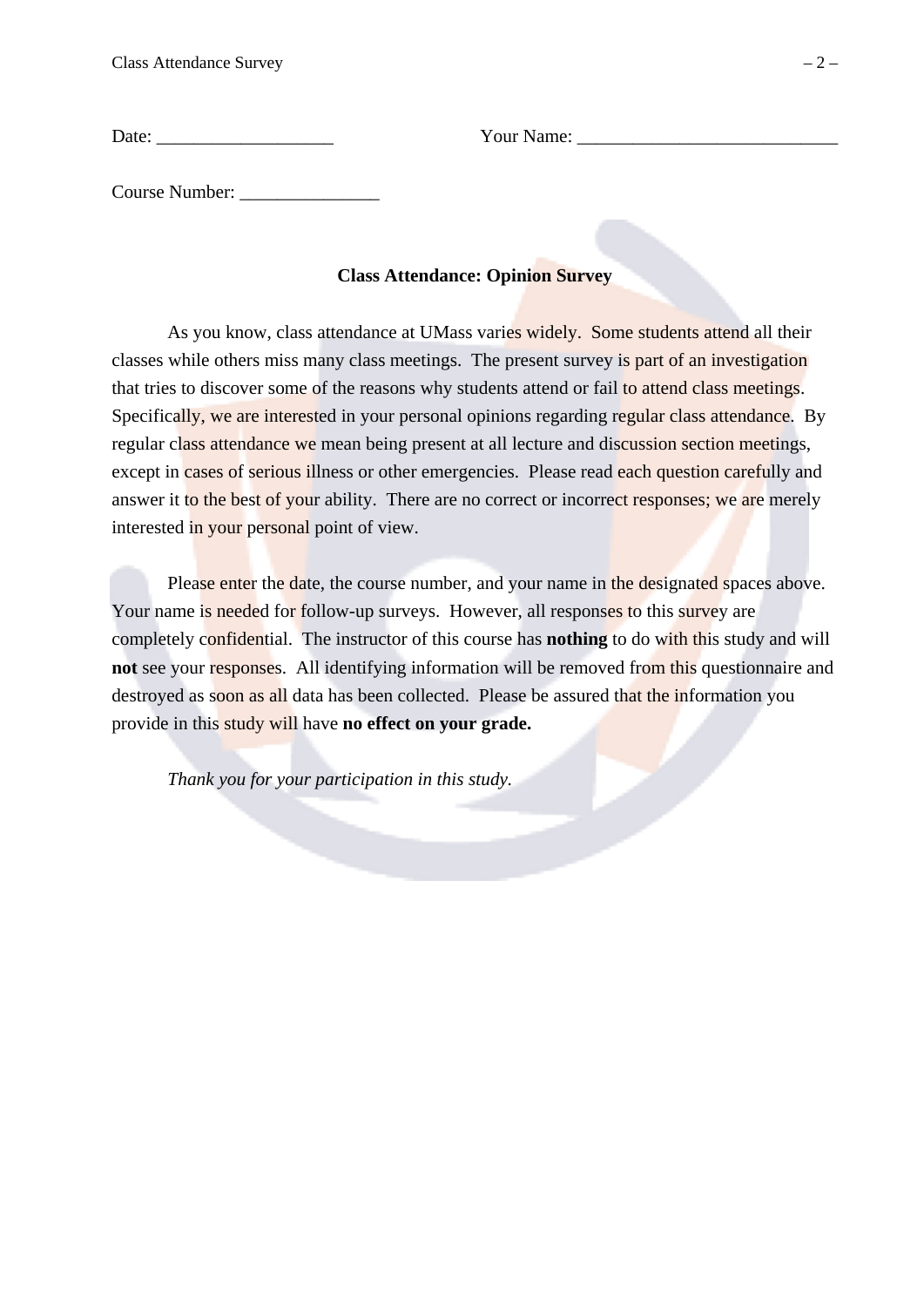#### Instructions

Many questions in this survey make use of rating scales with 7 places; you are to circle the number that best describes your opinion. For example, if you were asked to rate "The Weather in Amherst" on such a scale, the 7 places should be interpreted as follows:



\* Be sure to answer all items – do not omit any.

\* Never circle more than one number on a single scale.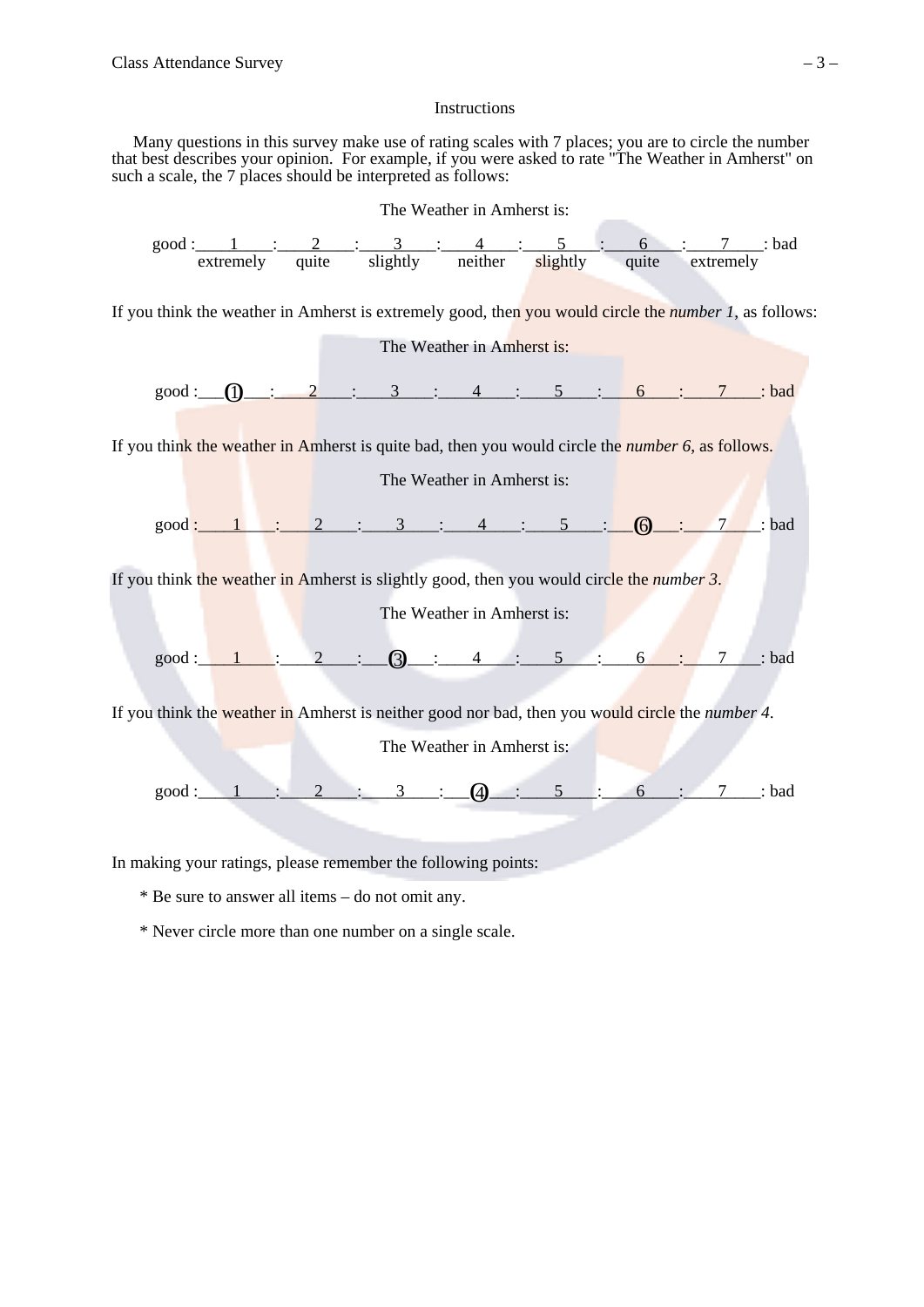Please answer each of the following questions by circling the number that best describes your opinion. Some of the questions may appear to be similar, but they do address somewhat different issues. Please read each question carefully.

#### [Outcome Evaluations]

- 1. For me to gain a better understanding of the subject matter of this course is extremely good:  $1 : 2 : 3 : 4 : 5 : 6 : 7 :$  extremely bad
- 2. For me to do well and get a high grade in this class is extremely good:  $1 : 2 : 3 : 4 : 5 : 6 : 7 :$  extremely bad
- 3. For me to have an opportunity to interact with the instructor and other students in this class is extremely good:  $1: 2: 3: 4: 5: 6: 7:$  extremely bad
- 4. For me to miss sleep is extremely good :  $1: 2: 3: 4: 5: 6: 7:$  extremely bad
- 5. For me to keep up with my studies in this class is extremely good :  $1: 2: 3: 4: 5: 6: 7:$  extremely bad
- 6. For me to develop good study habits, self-discipline, and a feeling of self-satisfaction is extremely good: 1 : 2 : 3 : 4 : 5 : 6 : 7 : extremely bad
- 7. My missing out on activities outside this class is extremely good :  $1: 2: 3: 4: 5: 6: 7:$  extremely bad
- 8. My getting information and explanations regarding materials to be covered on tests in this class is extremely good :  $1: 2: 3: 4: 5: 6: 7:$  extremely bad
- 9. My being subjected to tedium and boredom is extremely good:  $1: 2: 3: 4: 5: 6: 7:$  extremely bad
- 10. Getting my money's worth during my time at UMass is extremely good :  $1$  :  $2$  :  $3$  :  $4$  :  $5$  : 6 : 7 : extremely bad

#### [Past Behavior: Self-Report]

11. During the past 4 weeks, what percentage of meetings of this class have you attended? During the past 4 weeks, I have attended about \_\_\_\_ % of the meetings of this class.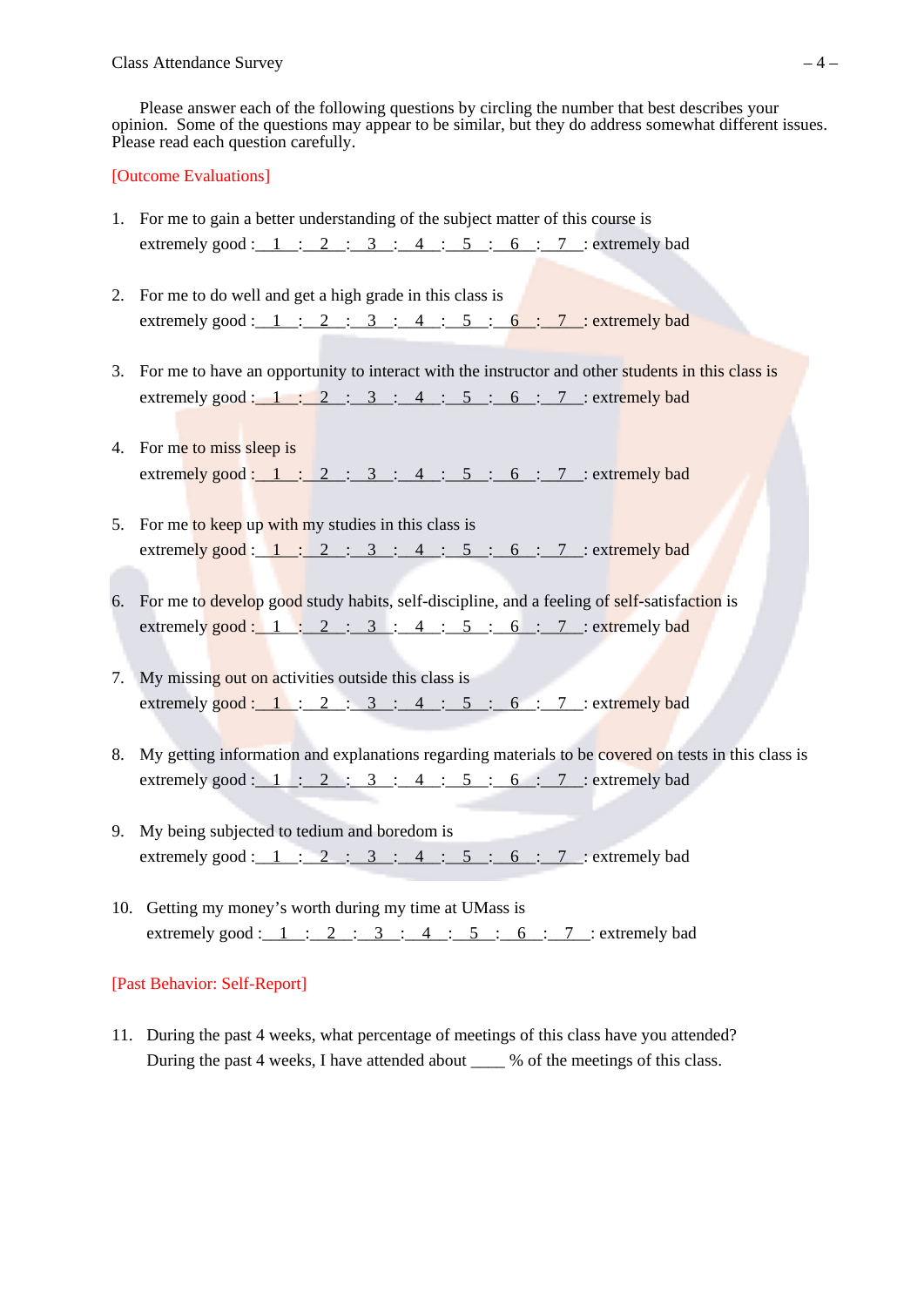[Direct Measures of Perceived Behavioral Control, Subjective Norm, Attitude, and Intention]

- 12. For me to attend the meetings of this class on a regular basis is extremely difficult :  $1$  :  $2$  :  $3$  :  $4$  :  $5$  : 6 : 7 : extremely easy
- 13. Most people who are important to me think that I should:  $1 : 2 : 3 : 4 : 5 : 6 : 7 : Ishould not$ attend the meetings of this class on a regular basis
- 14. For me to attend the meetings of this class on a regular basis is extremely good :  $1: 2: 3: 4: 5: 6: 7:$  extremely bad
- 15. I plan to attend the meetings of this class on a regular basis extremely likely:  $1: 2: 3: 4: 5: 6: 7:$  extremely unlikely
- 16. Whether or not I attend the meetings of this class on a regular basis is completely up to me strongly disagree:  $1: 2: 3: 4: 5: 6: 7: strongly agree$
- 17. Most of the students in this class with whom I am acquainted attend meetings of this class on a regular basis definitely true :  $1 \cdot 2 \cdot 3 \cdot 4 \cdot 5 \cdot 6 \cdot 7$  : definitely false
- 18. For me to attend the meetings of this class on a regular basis is extremely valuable:  $1: 2: 3: 4: 5: 6: 7:$  extremely worthless
- 19. I am confident that if I wanted to I could attend the meetings of this class on a regular basis definitely true :  $1 : 2 : 3 : 4 : 5 : 6 : 7 :$  definitely false
- 20. It is expected of me that I attend the meetings of this class on a regular basis definitely true:  $1: 2: 3: 4: 5: 6: 7:$  definitely false
- 21. For me to attend the meetings of this class on a regular basis is extremely pleasant :  $1$  :  $2$  :  $3$  :  $4$  :  $5$  : 6 : 7 : extremely unpleasant
- 22. I will make an effort to attend the meetings of this class on a regular basis I definitely will :  $1 : 2 : 3 : 4 : 5 : 6 : 7 : 1$  definitely will not
- 23. For me to attend the meetings of this class on a regular basis is impossible : 1 : 2 : 3 : 4 : 5 : 6 : 7 : possible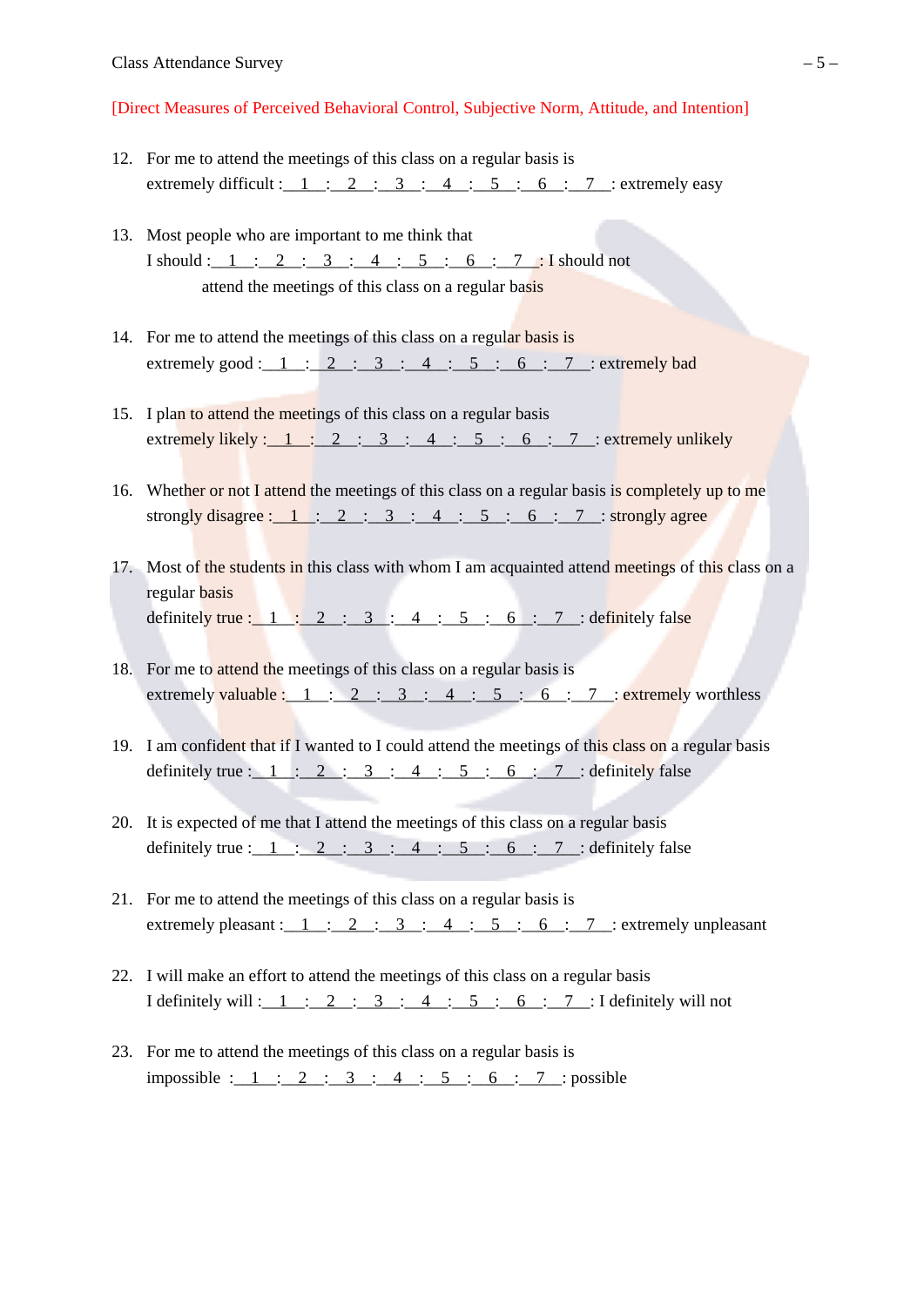- 24. Most people whose opinions I value would approve of my attending the meetings of this class on a regular basis strongly disagree :  $1$  :  $2$  :  $3$  :  $4$  :  $5$  :  $6$  : 7 : strongly agree
- 25. For me to attend the meetings of this class on a regular basis is interesting :  $1: 2: 3: 4: 5: 6: 7: 6$
- 26. I intend to attend the meetings of this class on a regular basis strongly agree :  $1: 2: 3: 4: 5: 6: 7: strongly disagree$

## [Motivation to Comply]

- 27. Generally speaking, how much do you care what the instructor of this course thinks you should do? not at all :  $1 : 2 : 3 : 4 : 5 : 6 : 7 : very much$
- 28. Generally speaking, how much do you care what your parents think you should do? not at all :  $1 : 2 : 3 : 4 : 5 : 6 : 7 : 1$
- 29. Generally speaking, how much do you care what your close friends think you should do? not at all : 1 : 2 : 3 : 4 : 5 : 6 : 7 : very much
- 30. Generally speaking, how much do you care what your classmates think you should do? not at all :  $1 : 2 : 3 : 4 : 5 : 6 : 7 :$  very much

## [Behavioral Beliefs]

- 31. Attending the meetings of this class on a regular basis will help me to gain a better understanding of the subject matter of this course extremely unlikely :  $1: 2: 3: 4: 5: 6: 7:$  extremely likely
- 32. Attending the meetings of this class on a regular basis will help me to do well and get a high grade in this class extremely unlikely :  $1$  :  $2$  :  $3$  :  $4$  :  $5$  : 6 : 7 : extremely likely
- 33. Attending the meetings of this class on a regular basis will give me an opportunity to interact with the instructor and other students in the class extremely unlikely :  $1: 2: 3: 4: 5: 6: 7:$  extremely likely
- 34. Attending the meetings of this class on a regular basis will cause me to miss sleep extremely unlikely :  $1$  :  $2$  :  $3$  :  $4$  :  $5$  : 6 : 7 : extremely likely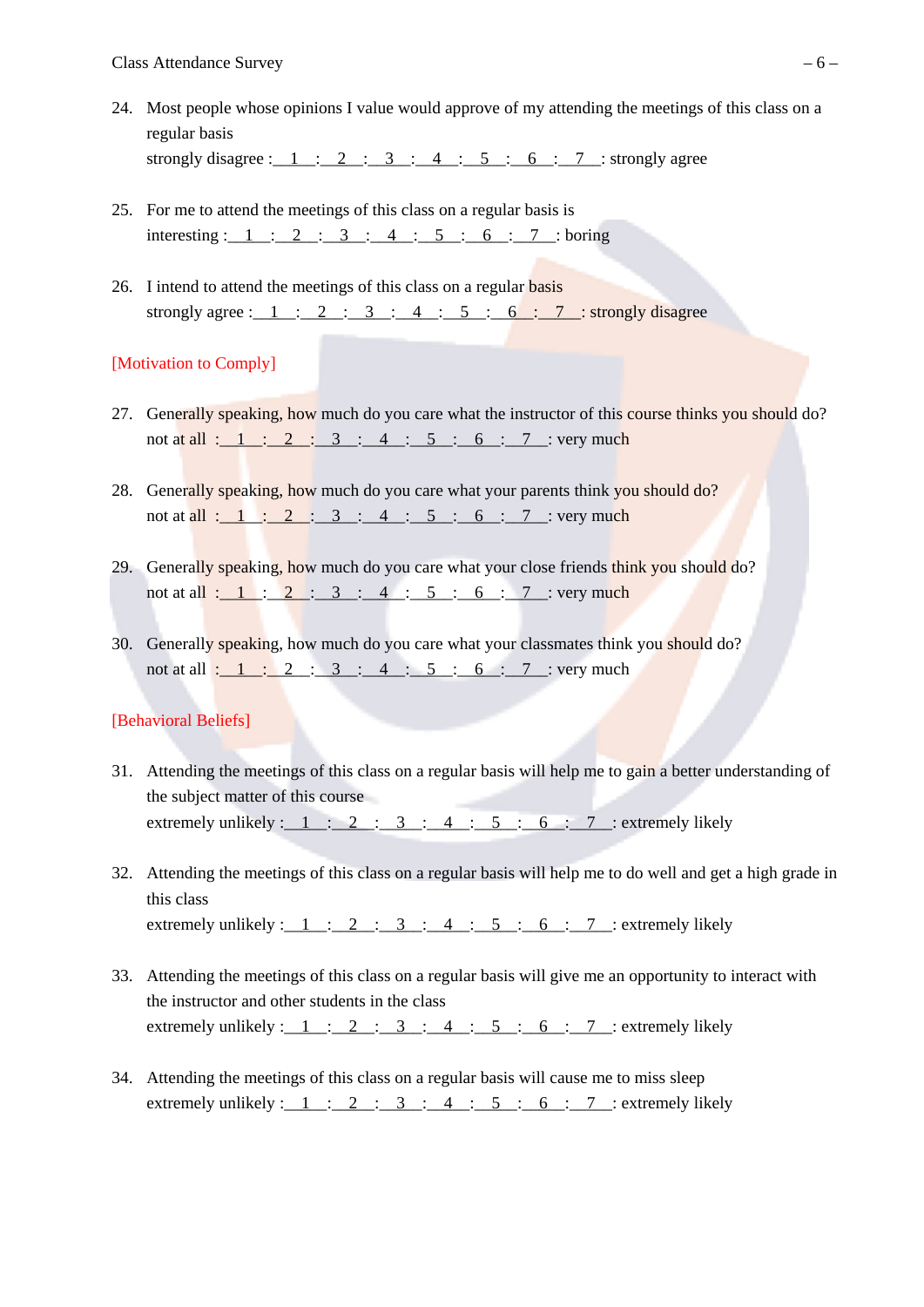- 35. Attending the meetings of this class on a regular basis will help me to keep up with my studies extremely unlikely:  $1 : 2 : 3 : 4 : 5 : 6 : 7 :$  extremely likely
- 36. Attending the meetings of this class on a regular basis will help me to develop good study habits, self-discipline, and a feeling a self-satisfaction extremely unlikely :  $1$  :  $2$  :  $3$  :  $4$  :  $5$  : 6 : 7 : extremely likely
- 37. Attending the meetings of this class on a regular basis will make me miss out on activities outside of this class extremely unlikely :  $1$  :  $2$  :  $3$  :  $4$  :  $5$  : 6 : 7 : extremely likely
- 38. Attending the meetings of this class on a regular basis will help me to get information and explanations regarding materials to be covered on tests extremely unlikely :  $1$  :  $2$  :  $3$  :  $4$  :  $5$  : 6 : 7 : extremely likely
- 39. Attending the meetings of this class on a regular basis will subject me to tedium and boredom extremely unlikely:  $1 : 2 : 3 : 4 : 5 : 6 : 7 :$  extremely likely
- 40. Attending the meetings of this class on a regular basis will help me to get my money's worth during my time at UMass extremely unlikely :  $1:2:3:4:5:6:7$ : extremely likely

## [Control Beliefs]

- 41. How often do you encounter unanticipated events that place demands on your time? very rarely :  $1: 2: 3: 4: 5: 6: 7: very frequently$
- 42. How often do you feel ill, tired or listless? very rarely :  $1: 2: 3: 4: 5: 6: 7: very frequently$
- 43. How often do family obligations place unanticipated demands on your time? very rarely :  $1 \tcdot 2 \tcdot 3 \tcdot 4 \tcdot 5 \tcdot 6 \tcdot 7$  : very frequently
- 44. How often does work or employment place unanticipated demands on your time? very rarely :  $1: 2: 3: 4: 5: 6: 7:$  very frequently
- 45. How often do other courses place heavy demands on your time? very rarely :  $1$  :  $2$  :  $3$  :  $4$  :  $5$  :  $6$  : 7 : very frequently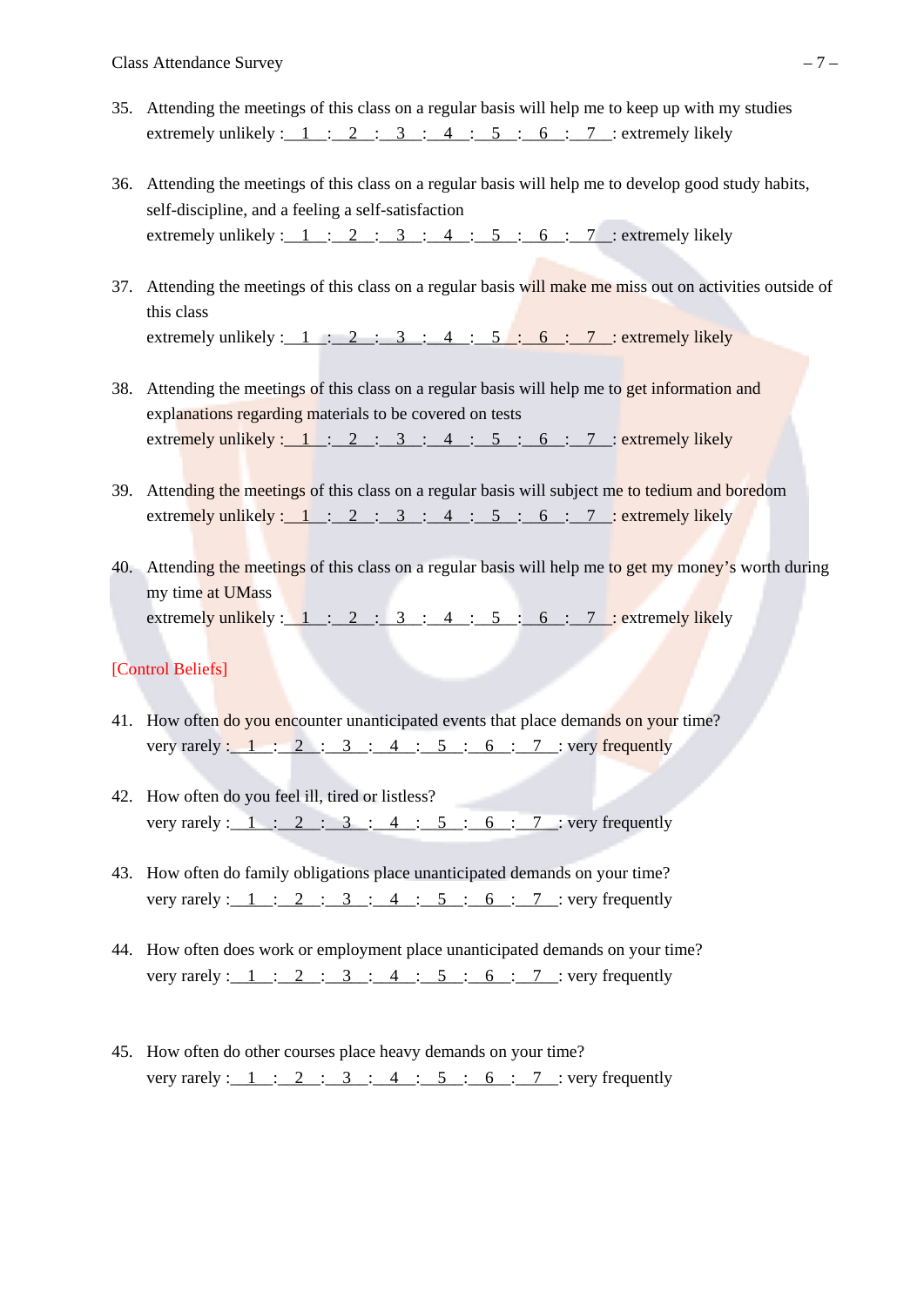46. How often do you fail to do the assignments of this course on time? very rarely:  $1 : 2 : 3 : 4 : 5 : 6 : 7 : very frequently$ 

#### [Power of Control Factors]

- 47. If I encountered unanticipated events that placed demands on my time, it would make it more difficult for me to attend the meetings of this class on a regular basis strongly agree:  $1 : 2 : 3 : 4 : 5 : 6 : 7 : strongly disagree$
- 48. If I felt ill, tired, or listless, it would make it more difficult for me to attend the meetings of this class on a regular basis strongly agree :  $1$  :  $2$  :  $3$  :  $4$  :  $5$  : 6 : 7 : strongly disagree
- 49. If I had family obligations that placed unanticipated demands on my time, it would make it more difficult for me to attend the meetings of this class on a regular basis strongly agree:  $1: 2: 3: 4: 5: 6: 7: strongly disagree$
- 50. If work or employment placed unanticipated demands on my time, it would make it more difficult for me to attend the meetings of this class on a regular basis strongly agree :  $1: 2: 3: 4: 5: 6: 7:$  strongly disagree
- 51. If other classes placed heavy demands on my time, it would make it more difficult for me to attend the meetings of this class on a regular basis strongly agree:  $1: 2: 3: 4: 5: 6: 7: strongly disagree$
- 52. If I failed to do the assignments for this course on time, it would make it more difficult for me to attend the meetings of this class on a regular basis strongly agree :  $1$  :  $2$  :  $3$  :  $4$  :  $5$  : 6 : 7 : strongly disagree

## [Normative Beliefs]

- 53. The instructor of this course thinks that I should attend the class meetings on a regular basis extremely likely :  $1: 2: 3: 4: 5: 6: 7:$  extremely unlikely
- 54. My parents think that I should attend the meetings of this class on a regular basis extremely likely:  $1: 2: 3: 4: 5: 6: 7:$  extremely unlikely
- 55. My close friends think that I should attend the meetings of this class on a regular basis extremely likely :  $1: 2: 3: 4: 5: 6: 7:$  extremely unlikely